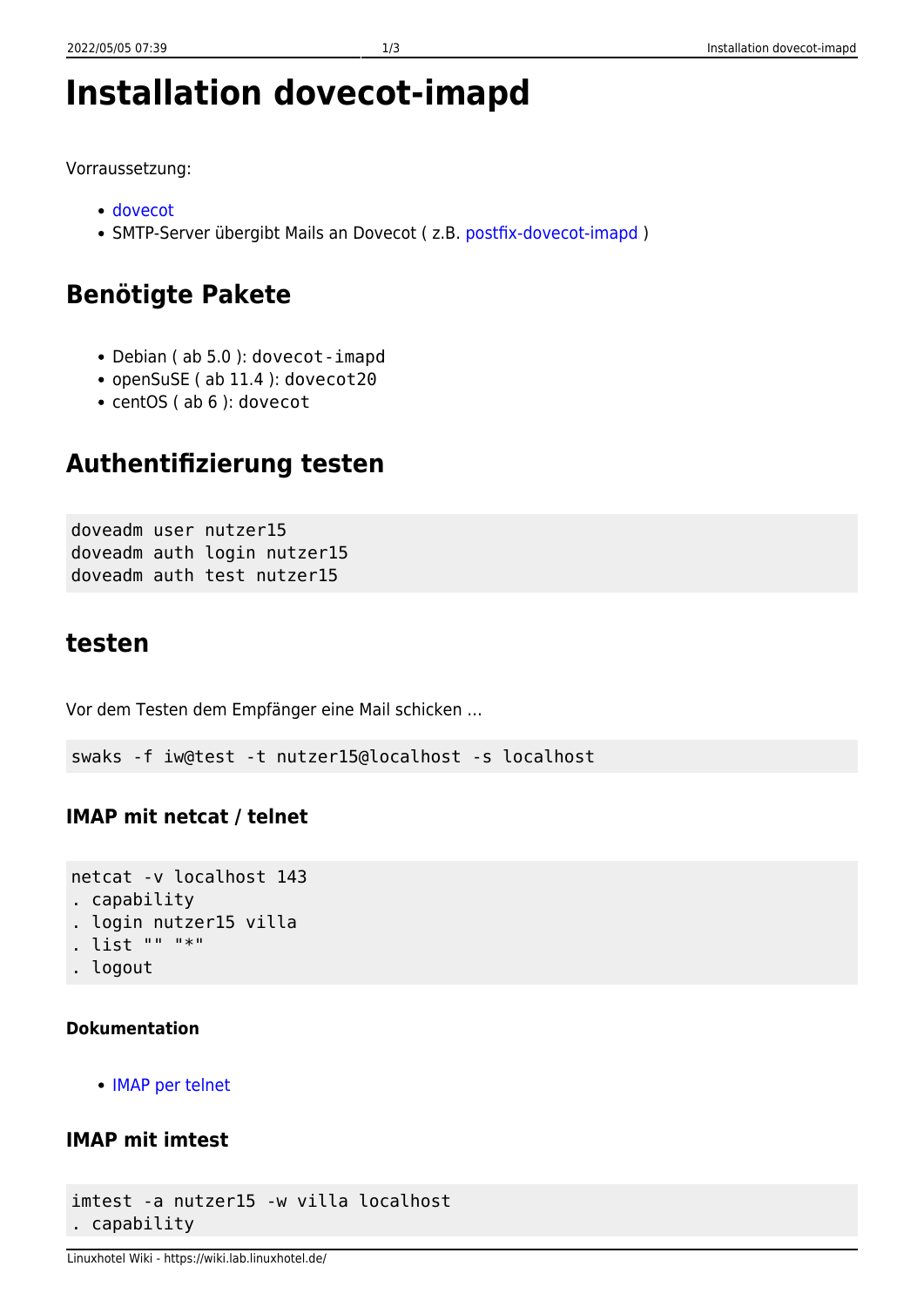- . list "" "\*"
- . SELECT INBOX
- . logout

#### **Dokumentation**

<http://acs-wiki.andrew.cmu.edu/twiki/bin/view/Cyrus/ImtestByHand>

### **IMAP mit mutt**

mutt -f imap://nutzer15@localhost

#### **Benutzername and IP Addresse des Clients anzeigen**

Mit doveadm:

doveadm who

In der Prozessliste anzeige, so das man das mit ps sieht:

#### [/etc/dovecot/dovecot.conf](https://wiki.lab.linuxhotel.de/doku.php/lpi2:dovecot-imapd?do=export_code&codeblock=0)

```
…
verbose_proctitle = yes
…
```
[1\)](#page--1-0)

## **Tools**

- [Tool zum Migrieren/Syncronisieren von Benutzerkonten](http://freshmeat.net/projects/imapsync/)
- [IMAP Mail Client, auch zur Administration geeignet](http://www.mulberrymail.com/)

### **Perl-Modul für imap**

[http://search.cpan.org:](http://search.cpan.org) Net::IMAP

Debian Paket: libnet-imap-perl

### **Plaintext**

(Nur für vorübergehende Tests)